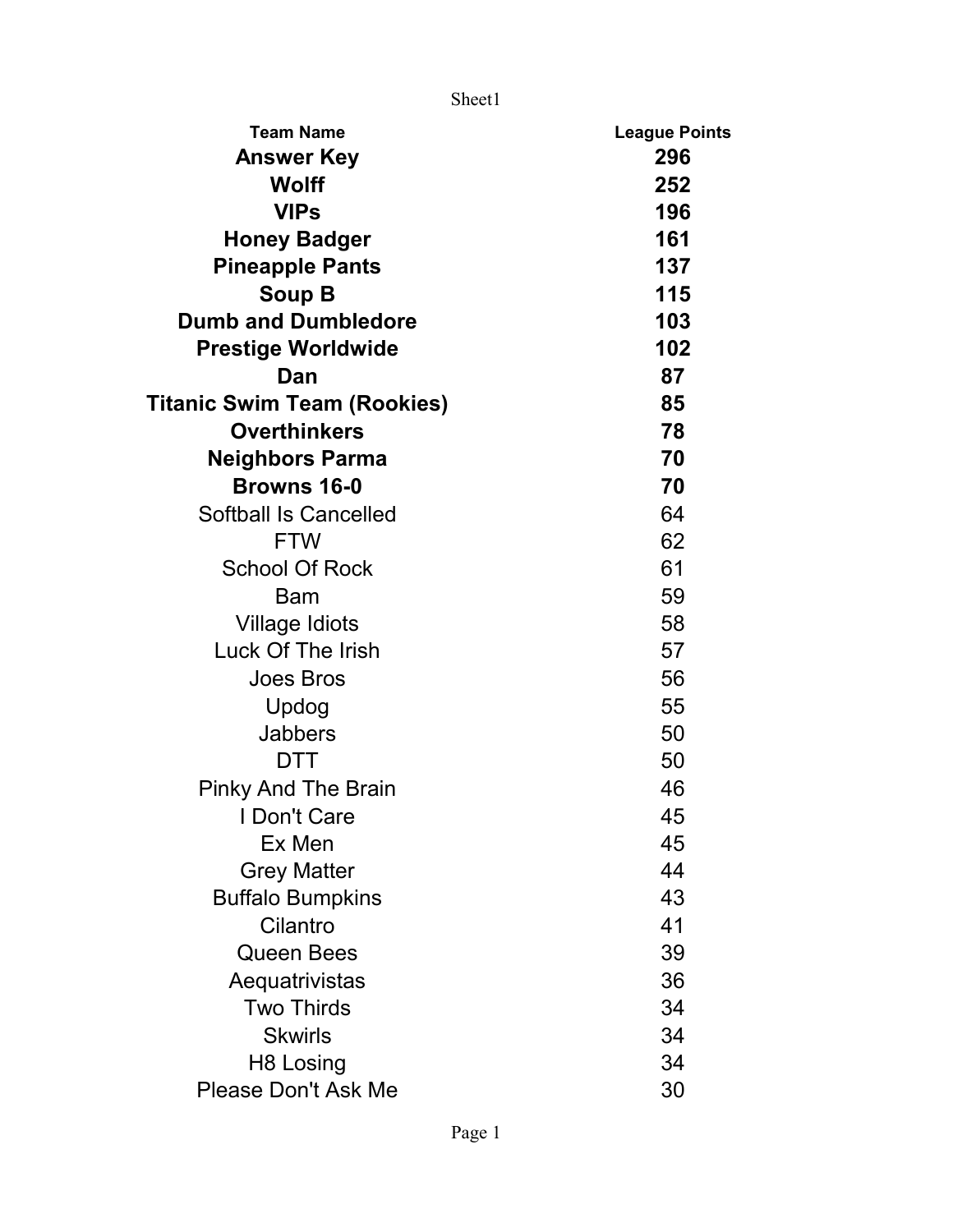|                                     | Sheet1 |    |
|-------------------------------------|--------|----|
| <b>Humble Gods</b>                  |        | 30 |
| Rachel                              |        | 29 |
| <b>Shiplors</b>                     |        | 28 |
| <b>Dutchmasters</b>                 |        | 25 |
| Harry's Potters                     |        | 24 |
| <b>Tequila Mockingbird Creek</b>    |        | 23 |
| <b>Always Next Week</b>             |        | 23 |
| <b>Collins Crew</b>                 |        | 23 |
| <b>Snap Crackle Pop</b>             |        | 22 |
| <b>Buy A Drink</b>                  |        | 21 |
| 14                                  |        | 20 |
| Becca                               |        | 20 |
| Thuggie B and the Crew              |        | 20 |
| <b>Molten Lava</b>                  |        | 20 |
| <b>Strangers With Candy</b>         |        | 20 |
| <b>Planty Droppers</b>              |        | 20 |
| Don's Warriors                      |        | 19 |
| We Usually Lose                     |        | 19 |
| <b>Scarecrow Boat</b>               |        | 17 |
| <b>You Gotta Commit</b>             |        | 15 |
| Yeast!                              |        | 15 |
| Pico de Gallo                       |        | 15 |
| <b>Flakes</b>                       |        | 14 |
| Sean and Laura                      |        | 14 |
| <b>Quizzle Me This</b>              |        | 13 |
| <b>David Sucks</b>                  |        | 12 |
| <b>The Commish</b>                  |        | 12 |
| Dali's Mustache                     |        | 12 |
| <b>Bottom's Up</b>                  |        | 12 |
| Coronaless                          |        | 12 |
| Anything                            |        | 11 |
| <b>Executive Producer Dick Wolf</b> |        | 10 |
| Valentines                          |        | 10 |
| <b>Where's Jason White</b>          |        | 10 |
| Laura K                             |        | 10 |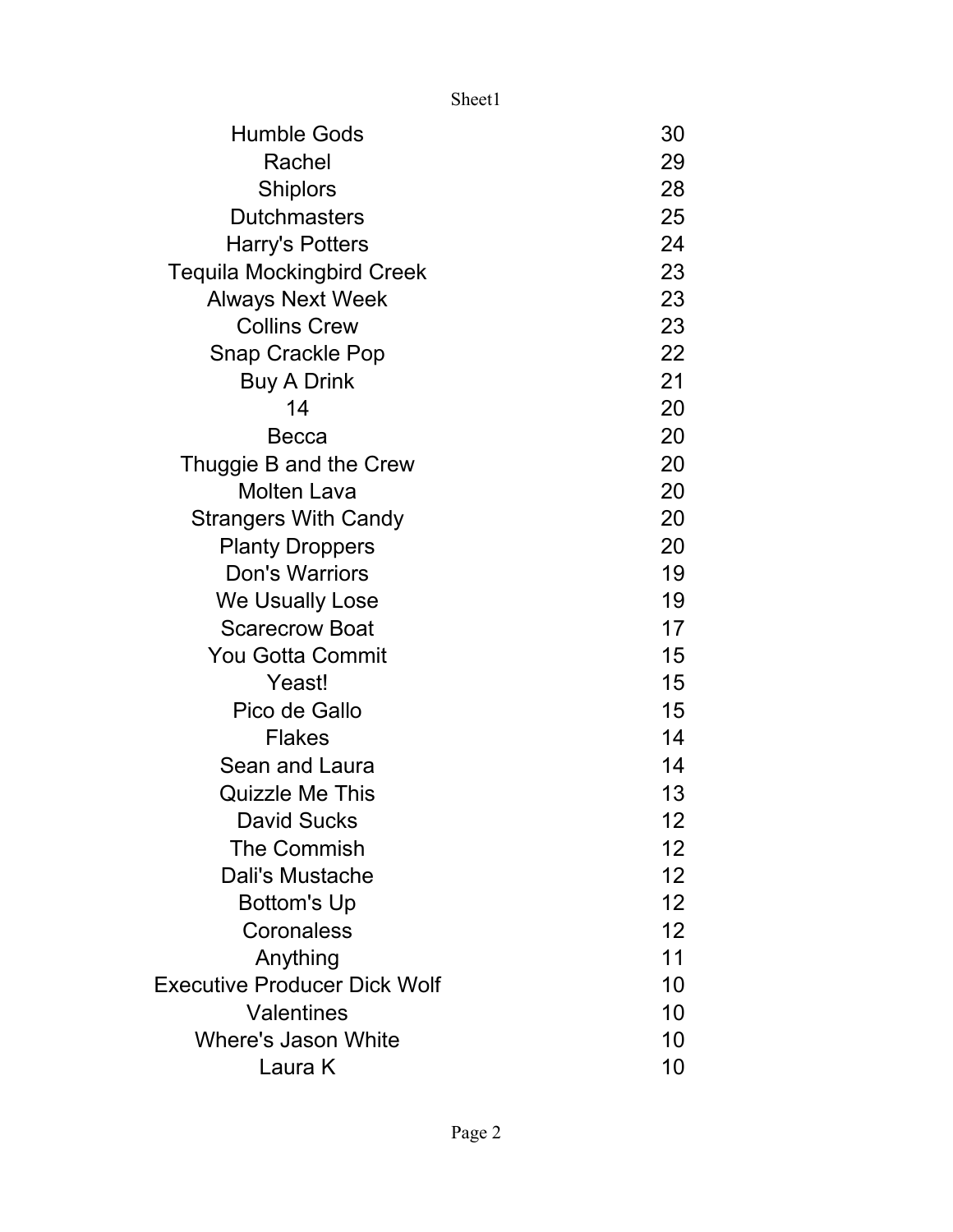Sheet1

| No Name                         | 10             |
|---------------------------------|----------------|
| <b>Vinnie Jones Diary</b>       | 9              |
| <b>DWI</b>                      | 9              |
| <b>Quatro Amigos</b>            | 9              |
| <b>Team Laurie</b>              | 9              |
| Long Shot                       | 8              |
| The Osos                        | 8              |
| Step On Wolff                   | 8              |
| Nolan's No It Alls              | 8              |
| Mac Marsh                       | 8              |
| <b>Wolf Pack</b>                | 8              |
| Fab Four                        | 8              |
| F and D                         | 8              |
| <b>Bonnie And Clyde</b>         | 8              |
| <b>Gayle Warning</b>            | 8              |
| Ravoh                           | 8              |
| Pug Life                        | $\overline{7}$ |
| <b>Four Mustgetbeers</b>        | $\overline{7}$ |
| Capricornicopia                 | $\overline{7}$ |
| Son Of Beaches                  | $\overline{7}$ |
| Team Italy                      | $\overline{7}$ |
| <b>Frigity Fresh</b>            | $\overline{7}$ |
| <b>Montes</b>                   | $\overline{7}$ |
| <b>The Bois</b>                 | $\overline{7}$ |
| <b>Sparkle Kitty</b>            | 6              |
| <b>Stout It Out Loud</b>        | 6              |
| <b>Hogans Heroes</b>            | 6              |
| Lions Blough                    | 6              |
| Mod Squad                       | 6              |
| <b>Between The Spreadsheets</b> | 6              |
| Big O                           | 6              |
| <b>MTP</b>                      | 6              |
| <b>Turkish Battle Cannons</b>   | 6              |
| <b>Big Pharma</b>               | 6              |
| <b>Party Planning Committee</b> | 6              |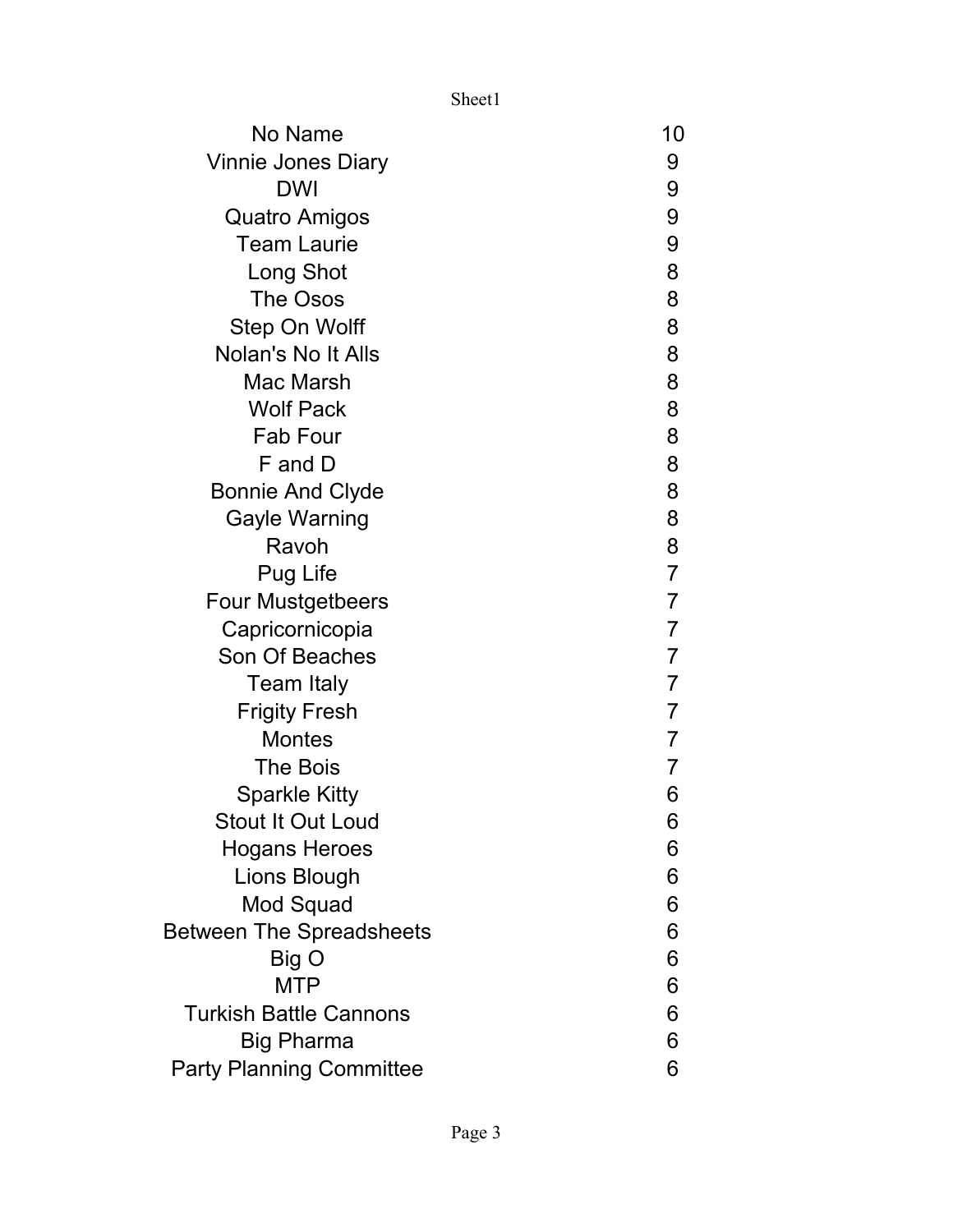Sheet1

| Piso Mojados                | 6                        |
|-----------------------------|--------------------------|
| <b>Kennedy and Monroe</b>   | 6                        |
| <b>Risky Quizness</b>       | 6                        |
| <b>Fab Six</b>              | 6                        |
| Laura and Sam               | 6                        |
| Swordfish                   | 6                        |
| Touched By U                | 6                        |
| I Got Nothing               | 5                        |
| <b>Personal Touch</b>       | 5                        |
| The Girls In The Back       | 5                        |
| <b>Spicy Meatballs</b>      | 5                        |
| <b>Heavy Petting Zoo</b>    | 5                        |
| <b>Space Force</b>          | 5                        |
| No Memory                   | 5                        |
| <b>Sour Patch Kids</b>      | 5                        |
| Zulu Alpha                  | 5                        |
| <b>Carrots Taste Chalky</b> | 5                        |
| The Babycakes               | $\overline{\mathcal{A}}$ |
| <b>Birthday Boy</b>         | $\overline{\mathcal{A}}$ |
| Chippenwhales               | 4                        |
| Kentucky Fried              | $\overline{\mathcal{A}}$ |
| The Fam                     | 4                        |
| <b>Pass Stout</b>           | $\overline{\mathcal{A}}$ |
| Love Wizards                | 4                        |
| <b>Thanks Jake</b>          | 4                        |
| Cleveland Rocks             | 4                        |
| <b>Moistketeers</b>         | 4                        |
| <b>Bobody</b>               | $\mathfrak{S}$           |
| Dreama                      | 3                        |
| Olaf and Samantha           |                          |
| Let's Get Sauced            |                          |
| <b>County Law</b>           |                          |
| <b>Buckeyes</b>             |                          |
| Table 7                     | $3333$<br>$3332$         |
| Chicks of 216               |                          |